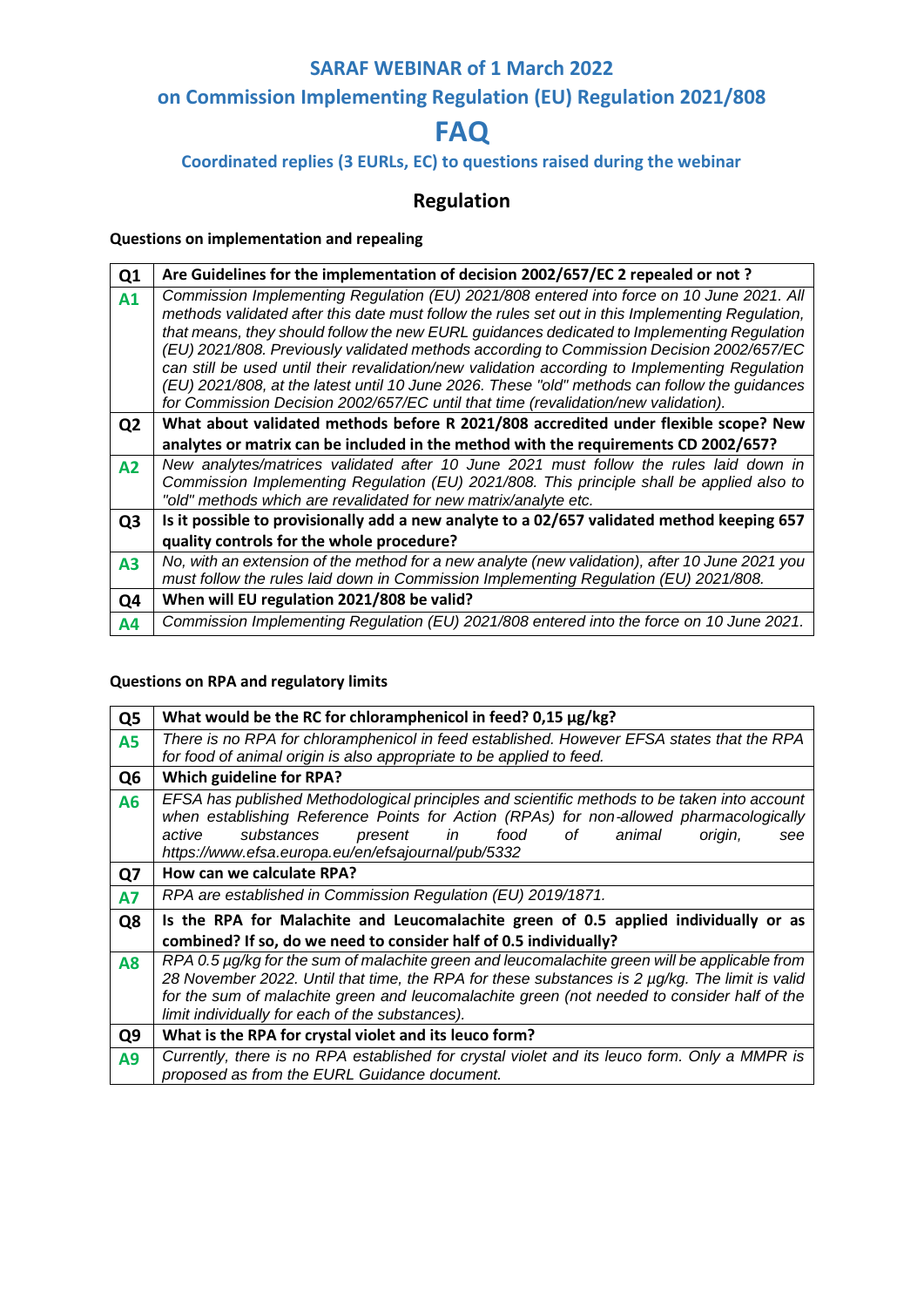# **on Commission Implementing Regulation (EU) Regulation 2021/808**

# **FAQ**

## **Coordinated replies (3 EURLs, EC) to questions raised during the webinar**

#### **Question on MMPR**

| Q10 | MMPR was mentioned in presentation, however the same is not mentioned in 808/2021,                                                                                                                                                                                                                                                                                                                                                                                                     |
|-----|----------------------------------------------------------------------------------------------------------------------------------------------------------------------------------------------------------------------------------------------------------------------------------------------------------------------------------------------------------------------------------------------------------------------------------------------------------------------------------------|
|     | so will it have a legal stand?                                                                                                                                                                                                                                                                                                                                                                                                                                                         |
| A10 | MMPR is mentioned in a EURL Guidance document. It has no legal status. MMPR is<br>suggested by the EURLs on the basis of state of the art analysis (and it shall be regularly<br>reviewed to ensure that it corresponds to the lowest levels, which are achievable, taking into<br>account the most recent scientific developments). It is considered as a laboratory benchmark<br>with the purpose to harmonise the level at which compounds can be analysed in the Member<br>States. |

#### **Questions on screening method validation**

| Q11 | Would it be possible for the ANSES speakers to share the draft of the future 2022 screening                                                                                                                                                                                                                      |
|-----|------------------------------------------------------------------------------------------------------------------------------------------------------------------------------------------------------------------------------------------------------------------------------------------------------------------|
|     | guidance?                                                                                                                                                                                                                                                                                                        |
| A11 | At the moment it is not possible to share the guidance, which is currently under review. It will<br>be available in the coming months.                                                                                                                                                                           |
| Q12 | Are DNSH metabolites of Nifurasol mandatory to be included in Screening method?                                                                                                                                                                                                                                  |
|     | Presently we have not come across any vendors having DNSH ELISA Kits.                                                                                                                                                                                                                                            |
| A12 | Indeed there are no ELISA kits commercialised for the screening of DNSH. However the RPA<br>includes DNSH (Commission Regulation (EU) 2019/1871). Therefore DNSH should be<br>controlled.                                                                                                                        |
| Q13 | As per CRL 2010, two approaches are available for calculating cut off level. Does it still                                                                                                                                                                                                                       |
|     | become applicable in the new guidance document for screening?                                                                                                                                                                                                                                                    |
| A13 | In the coming-soon revised guidance for screening methods, it is proposed to keep only the<br>approach of Annex II to that guidance (calculation of threshold T and cut-off value Fm) because<br>this approach is more statistically valid. Furthermore it is the approach used by the majority of<br>the users. |

#### **Questions on specific compounds considerations**

| Q14 | Cephalosporins are an important class of antibacterial agents in use today for both humans        |
|-----|---------------------------------------------------------------------------------------------------|
|     | and animals. What is your view on this?                                                           |
| A14 | Cephalosporines are considered to be essential antibiotics for humans and they needed to be       |
|     | used in animals as less as possible to prevent AMR.                                               |
| Q15 | For pesticides regulated under Regulation 396/2005, e.g. Fipronil, which will be included in      |
|     | the new Group A3, can they still have validation according to the pesticide regulation            |
|     | SANTE/12682/2019 or should they have NEW validation under the proposed requirements               |
|     | of 2021/808 (CCalfa, etc)?                                                                        |
| A15 | Fipronil can be used as phytosanitary insecticide or as a veterinary medicinal product. If the    |
|     | samples are taken as a consequence of the treatment of the animals, they should follow the        |
|     | rules for interpretation of the results according to Commission Implementing Regulation (EU)      |
|     | 2021/808. If the method is validated according to pesticides, the laboratory has to prove that    |
|     | the result complies with the rules for residues of veterinary medicinal products, i.e. with CCa.  |
| Q16 | There have been a number of high profile food safety disputes in trade over the past decade       |
|     | e.g WTO between US and EU hormone-treatment beef. What are your views?                            |
| A16 | This question does not relate with the scope of Commission Implementing Regulation (EU)           |
|     | 2021/808 (as a topic of this training session). In any case, EU food law shall pursue the general |
|     | objectives of a high level of protection of human life and health and the EU hormone ban is       |
|     | justified to ensure that high level of consumer health and safety.                                |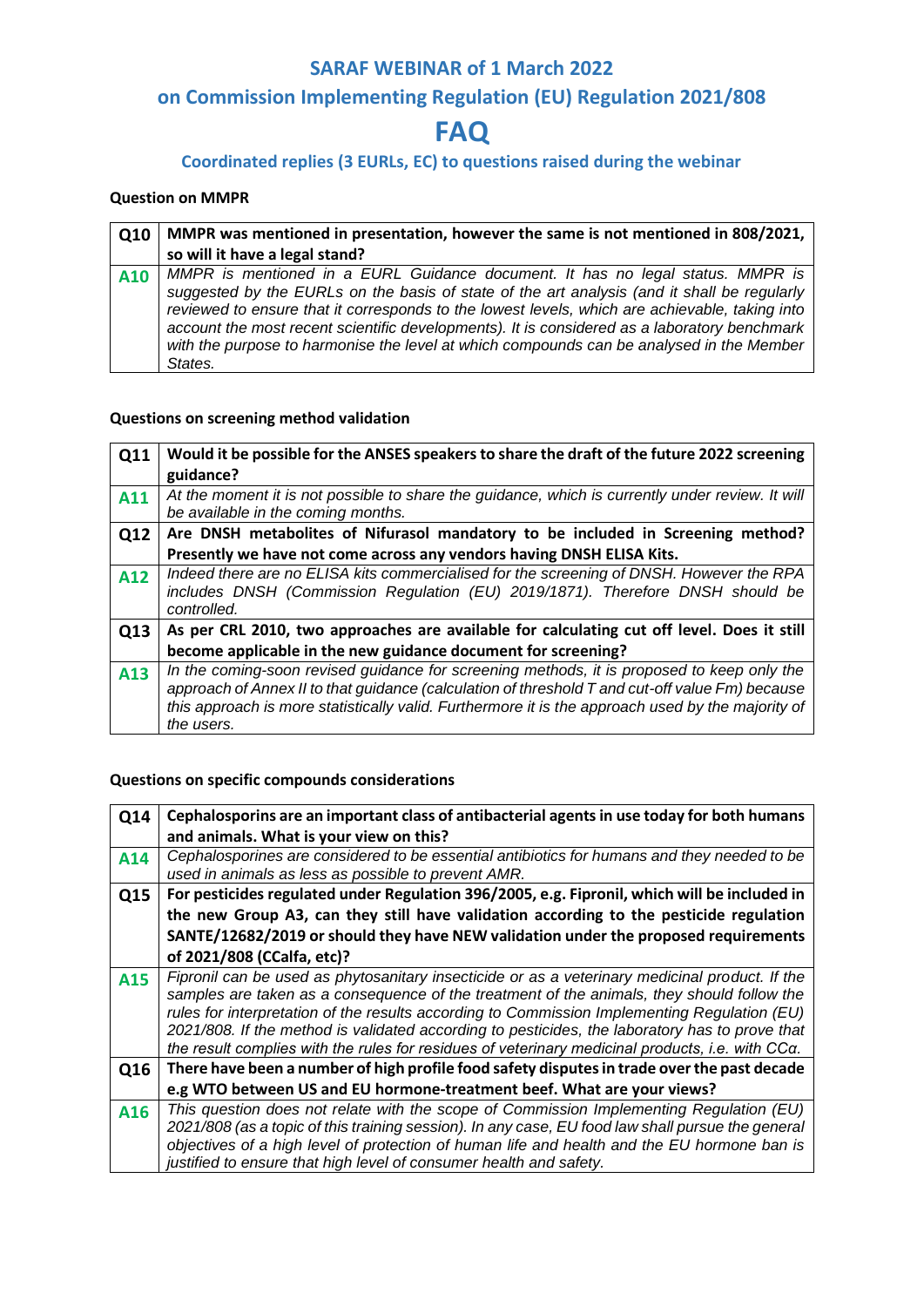# **on Commission Implementing Regulation (EU) Regulation 2021/808**

# **FAQ**

## **Coordinated replies (3 EURLs, EC) to questions raised during the webinar**

| Q17 | Is the addition of Nifursal (DNSH) in Nitrofuran metabolites necessary to validate the                                                                                                                                                                                                                                                                                                                                                                                                                                                                                                                                                                                                                                                                                                                      |
|-----|-------------------------------------------------------------------------------------------------------------------------------------------------------------------------------------------------------------------------------------------------------------------------------------------------------------------------------------------------------------------------------------------------------------------------------------------------------------------------------------------------------------------------------------------------------------------------------------------------------------------------------------------------------------------------------------------------------------------------------------------------------------------------------------------------------------|
|     | Method?                                                                                                                                                                                                                                                                                                                                                                                                                                                                                                                                                                                                                                                                                                                                                                                                     |
| A17 | Addition of new analyte (extension of the method) requires new validation, that means that<br>rules laid down in Commission Implementing Regulation (EU) 2021/808 must be followed. If<br>there is a well established method in routine use - and the method is under control and<br>validation data are still correct (proven e.g. with participation in PTs and by control charts) -<br>then the new critieria might be applied to the old validation data and the new analyte might be<br>added according to the method extension guidance (also by applying the new critieria); a new<br>validation report/method description has to be released clearly describing the<br>applicability/fitness for purpose of the method (with the reference to Commission Implementing<br>Regulation (EU) 2021/808). |
| Q18 | Addition of Nifursal(DNSH) in Nitrofurans makes it necessary to validate the Method. For                                                                                                                                                                                                                                                                                                                                                                                                                                                                                                                                                                                                                                                                                                                    |
|     | validation, do we need to follow EC 808 or EC 657?                                                                                                                                                                                                                                                                                                                                                                                                                                                                                                                                                                                                                                                                                                                                                          |
| A18 | Addition of new analyte (extension of the method) requires new validation, that means that<br>rules laid down in Commission Implementing Regulation (EU) 2021/808 must be followed. If<br>there is a well established method in routine use - and the method is under control and<br>validation data are still correct (proven e.g. with participation in PTs and by control charts),<br>then the new critieria might be applied to the old validation data and the new analyte might be<br>added according to the method extension guidance (also by applying the new critieria); a new<br>validation report/method description has to be released clearly describing the<br>applicability/fitness for purpose of the method (with the reference to Commission Implementing<br>Regulation (EU) 2021/808).  |
| Q19 | "Art 107 of Reg. 2019/6 states:                                                                                                                                                                                                                                                                                                                                                                                                                                                                                                                                                                                                                                                                                                                                                                             |
|     | Antimicrobial products shall not be used in animals for the purpose of promoting growth                                                                                                                                                                                                                                                                                                                                                                                                                                                                                                                                                                                                                                                                                                                     |
|     | nor to increase yield                                                                                                                                                                                                                                                                                                                                                                                                                                                                                                                                                                                                                                                                                                                                                                                       |
|     | 1. Does that incude anticoccidials?                                                                                                                                                                                                                                                                                                                                                                                                                                                                                                                                                                                                                                                                                                                                                                         |
|     | 2. If so, how checked 3C?                                                                                                                                                                                                                                                                                                                                                                                                                                                                                                                                                                                                                                                                                                                                                                                   |
|     | 3. Might anticoccidials wil come under Art 118?"                                                                                                                                                                                                                                                                                                                                                                                                                                                                                                                                                                                                                                                                                                                                                            |
| A19 | This question does not relate with the scope of Commission Implementing Regulation (EU)<br>2021/808 (as a topic of this training session). We are not able to provide a reply; this question<br>should be addressed to our colleagues from the Commission who are responsible for<br>veterinary medicinal products.                                                                                                                                                                                                                                                                                                                                                                                                                                                                                         |
| Q20 | Regarding medroxyprogesterone acetate does the MRPL still apply?                                                                                                                                                                                                                                                                                                                                                                                                                                                                                                                                                                                                                                                                                                                                            |
| A20 | The MRPL no longer applies to medroxyprogesterone acetate, the MMPR (with the same<br>level) is used for harmonisation of the official contols on this substance.                                                                                                                                                                                                                                                                                                                                                                                                                                                                                                                                                                                                                                           |

#### **Question on new control and monitoring plans in 2023**

| Q21   For third countries, Plan 1 and 2 must be submitted in March each year? |
|-------------------------------------------------------------------------------|
| A21 Yes, the plans must be submitted by 31 March of each year.                |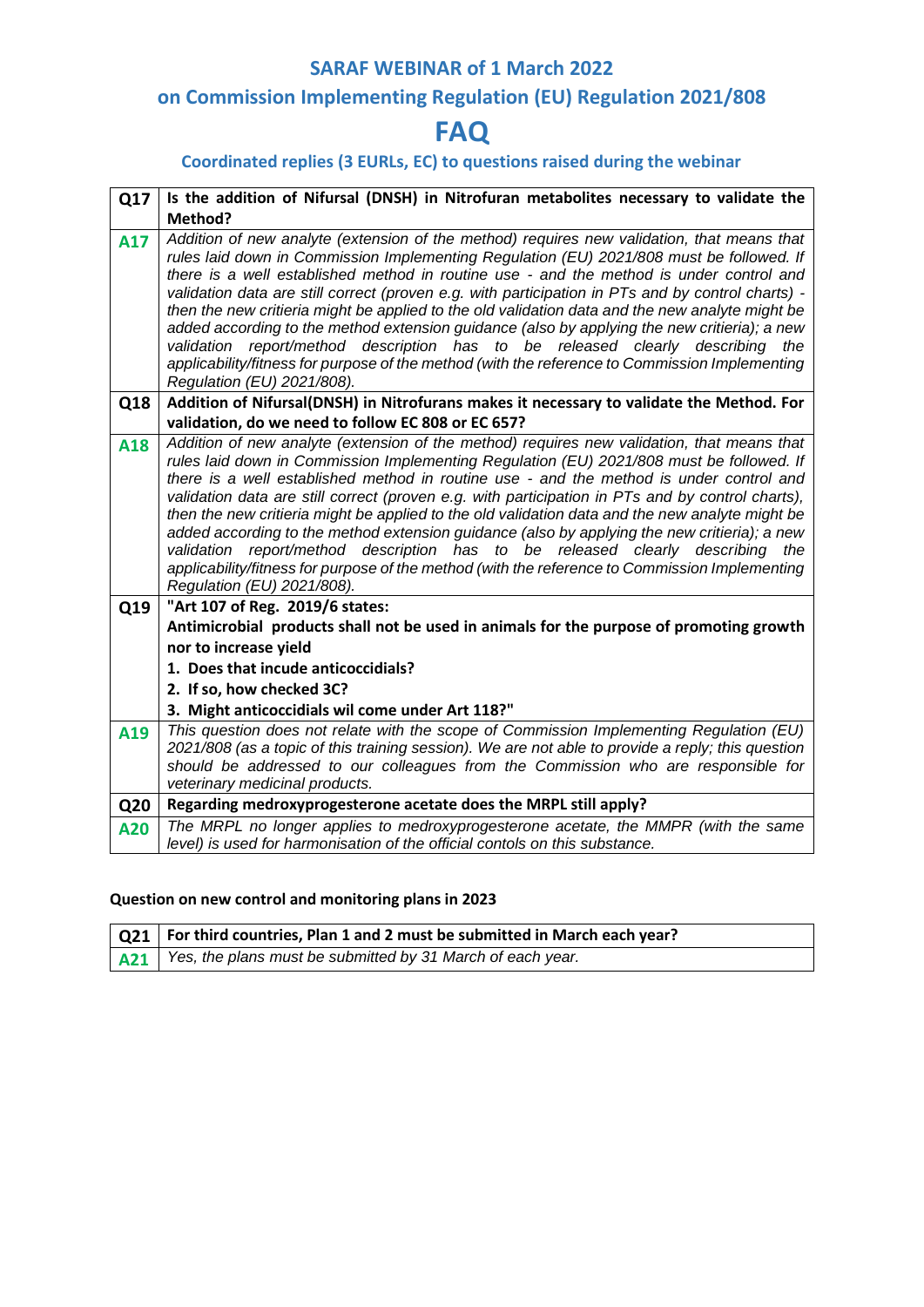# **on Commission Implementing Regulation (EU) Regulation 2021/808**

# **FAQ**

## **Coordinated replies (3 EURLs, EC) to questions raised during the webinar**

# **Technical aspects**

#### **Questions on calibration points**

| Q22             | What should be the calibration points for multi residue methods for CAP, DYES, NFM,                                                                                                                                                                                                                                                                                                                                                                                                                                                                                                                                                                                                                                                                                                                                                                                                                                                                                                                                                                                                                                   |
|-----------------|-----------------------------------------------------------------------------------------------------------------------------------------------------------------------------------------------------------------------------------------------------------------------------------------------------------------------------------------------------------------------------------------------------------------------------------------------------------------------------------------------------------------------------------------------------------------------------------------------------------------------------------------------------------------------------------------------------------------------------------------------------------------------------------------------------------------------------------------------------------------------------------------------------------------------------------------------------------------------------------------------------------------------------------------------------------------------------------------------------------------------|
|                 | NITROIMIDAZOLES?                                                                                                                                                                                                                                                                                                                                                                                                                                                                                                                                                                                                                                                                                                                                                                                                                                                                                                                                                                                                                                                                                                      |
| A22             | In general, for multimethods, calibration curves have to be adapted to the requirements of the<br>different analytes. According to the Commission Regulation (EU) 2019/1871, new RPA have<br>been set for chloramphenicol (0.15 µg/kg), nitrofurans (0.5 µg/kg) and the sum of malachite<br>green and leucomalachite green (0.5 µg/kg) (applicable as from 28 November 2022; until that<br>time, the MRPL values from Commission Decision 2002/657/EC are applicable). Therefore,<br>calibration points shall be set in line with Commission Implementing Regulation (EU) 2021/808<br>for prohibited or unauthorised substances, i.e. below the regulatory RPA. Validated<br>parameters are at least set at 0.5; 1.0 and 1.5 times the RPA according to paragraph 2.2 of<br>Commission Implementing Regulation (EU) 2021/808. Depending on the applied validation<br>approach it might be also possible to have a common calibration curve (starting e.g. at 0.25<br>µg/kg - or at 0.05 µg/kg if also chloramphenicol should be included) - but this depends also on<br>the performance of the available instruments. |
| Q <sub>23</sub> | As per EU 2021/808, are beginning and end calibration required or not for routine analyses                                                                                                                                                                                                                                                                                                                                                                                                                                                                                                                                                                                                                                                                                                                                                                                                                                                                                                                                                                                                                            |
|                 | of samples? Also kindly explain the injection order of samples (batch) for routine analysis.                                                                                                                                                                                                                                                                                                                                                                                                                                                                                                                                                                                                                                                                                                                                                                                                                                                                                                                                                                                                                          |
|                 | Is EC2 repealed or not?                                                                                                                                                                                                                                                                                                                                                                                                                                                                                                                                                                                                                                                                                                                                                                                                                                                                                                                                                                                                                                                                                               |
| A23             | See chapter 3 - for quantitative methods, a calibration curve has to be run - either at the<br>beginning or at the end of the analytical sequence - of course both is also possible. Preferably<br>the batch should be built in a way that contamination possibilites are minimised, see also<br>example in chapter 3. For routine analysis of sample, please see the EURL Guidance on the<br>Quality control during routine analysis (ongoing method performance verification). Also<br>analytical sequences (1.2) and calibration for quantitative determination (1.3) are proposed in<br>this document. The document is available at the EURLs Websites: https://eurl-residues.eu/<br>and also http://eurl-veterinaryresidues.anses.fr/                                                                                                                                                                                                                                                                                                                                                                            |

## **Questions on the Level of supplementation for validation**

| Q24 | In case there are higher MRLs which are saturating LCMSMS, what does the regulation say                                                                                                                                                                                                                                                                                                 |
|-----|-----------------------------------------------------------------------------------------------------------------------------------------------------------------------------------------------------------------------------------------------------------------------------------------------------------------------------------------------------------------------------------------|
|     | about the validation levels?                                                                                                                                                                                                                                                                                                                                                            |
| A24 | This is not a regulatory concern due to the MRL value at all. This is only an analytical skillness<br>issue. You have to develop your method in such way that criteria for quantification are fullfilled.<br>If you are in the area of saturated LC-MS/MS response, the method is not suitable for reliable<br>quantification - i.e. reduce the sample amount or increase the dilution. |
| Q25 | For analytes regulated as "sum of" (e.g. sulphonamides) what should be the levels of                                                                                                                                                                                                                                                                                                    |
|     | validation?                                                                                                                                                                                                                                                                                                                                                                             |
| A25 | Preferably 1/10 of the MRL if feasible (for the single substances). For possible sums such as<br>for sulfonamides, it is urged to validate calibrating each analyte at lower levels than the 1/2<br>MRL. A range between 1/10th MRL and 1/4 MRL might be suitable in most cases.                                                                                                        |
| Q26 | Can more clarity (maybe levels with an example) be brought on at and above RPA or LCL                                                                                                                                                                                                                                                                                                   |
|     | at equidistant steps?                                                                                                                                                                                                                                                                                                                                                                   |
| A26 | If the RPA is 0.15 ng/g, it can be e.g. 0.05 / 0.10 / 0.15 / 0.20 / 0.25 ng/g                                                                                                                                                                                                                                                                                                           |
| Q27 | Method 1 for CCa says "at and above the RPA" or "at and above the MRL" for the calibration                                                                                                                                                                                                                                                                                              |
|     | curve. So we cannot use the replicates data of 0.5 RPA and 0.1MRL for CCa calculations,                                                                                                                                                                                                                                                                                                 |
|     | because both these points are lower                                                                                                                                                                                                                                                                                                                                                     |
| A27 | It can also be considered including the 0.5 RPA when it represents also your chosen LCL<br>below the RPA or even lower if you decide to control at 0.25 RPA for example. Same approach                                                                                                                                                                                                  |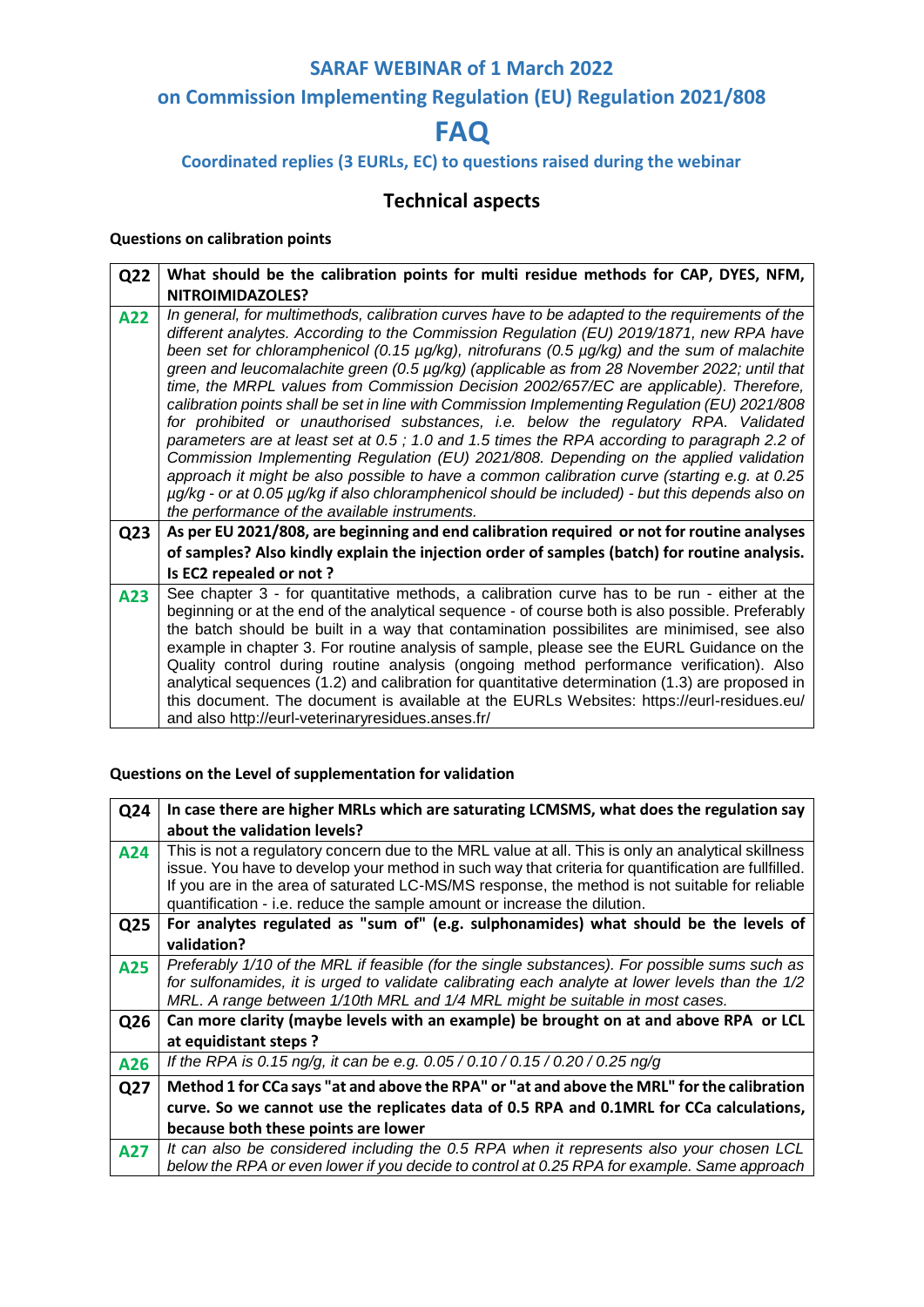## **on Commission Implementing Regulation (EU) Regulation 2021/808**

# **FAQ**

## **Coordinated replies (3 EURLs, EC) to questions raised during the webinar**

*is valid for MRL substance, the 0.5 MRL can be embarked if this is part of your routine calibration. For MRL substances, CCα needs to be calculated starting from the MRL.*

#### **Questions on LCL**

| Q28 | The concept of LCL is similar to QL, that is, is it the first point of the calibration curve?                                                                                                                                        |
|-----|--------------------------------------------------------------------------------------------------------------------------------------------------------------------------------------------------------------------------------------|
| A28 | Yes, it is the lowest concetration at which the measuring system is calibrated                                                                                                                                                       |
| Q29 | How can we establish LCL?                                                                                                                                                                                                            |
| A29 | By preliminary experiments during your development and implementation of the method - it<br>could be the concentration at which $>$ 50 % of the spiked samples can be confirmed.                                                     |
| Q30 | Can we say LCL as LOQ?                                                                                                                                                                                                               |
| A30 | No, it is a different concept and it could lead to confusion. However your estimated LOQ may<br>become your LCL if you wish and only if it can be fully validated as such under Commission<br>Implementing Regulation (EU) 2021/808. |

#### **Questions on STC**

| Q31 | How can we go for precision study and its criteria in semi quantitative method of STC?                                                                                                                                                                                                                                                                                                                                                                                                                                                                                                                                                                                                                                                                                                                                             |
|-----|------------------------------------------------------------------------------------------------------------------------------------------------------------------------------------------------------------------------------------------------------------------------------------------------------------------------------------------------------------------------------------------------------------------------------------------------------------------------------------------------------------------------------------------------------------------------------------------------------------------------------------------------------------------------------------------------------------------------------------------------------------------------------------------------------------------------------------|
| A31 | For semi-quantitative methods, the Commission Implementing Regulation (EU) 2021/808<br>states that "The precision requirements of Chapter 1.2.2.2 do not need to be met for semi-<br>quantitative screening methods. However, the precision shall be determined to prove the<br>suitability of the method for avoiding false compliant analytical results." (see Table 5).<br>Therefore the precision can be studied at several concentrations (see 2.2.1.2.), but does not<br>need to fulfill the full criteria of precision of quantitative methods. The STC could be one of<br>these concentrations. If the quantitative value of the screening method is used to make a<br>decision, then go for confirmation: yes or no? Then the STC has to be chosen in a way that<br>the $\beta$ -error criterion is fulfilled at the MRL. |
| Q32 | <b>Trueness criteria for STC</b>                                                                                                                                                                                                                                                                                                                                                                                                                                                                                                                                                                                                                                                                                                                                                                                                   |
| A32 | Trueness has to be determined only for quantitative screening methods and then criteria of<br>Commission Implementing Regulation (EU) 2021/808 have to be fulfilled. The Commission<br>Implementing Regulation (EU) 2021/808 states that "Quantitative screening methods, used for<br>both screening and confirmatory purpose shall meet the same requirements for accuracy,<br>range, and precision as described in 1.2.2.1 and 1.2.2.2.". Trueness shall be determined at<br>several concentrations (see 2.2.1.2.). The STC could be one of these concentrations. It is<br>important that the $\beta$ -error criterion is fulfilled at the MRL.                                                                                                                                                                                  |

#### **Question on measurement uncertainty**

| Q33   At what level can measurement uncertainty be calculated ?                                                                                                                     |
|-------------------------------------------------------------------------------------------------------------------------------------------------------------------------------------|
| A33   It has to be calculated at the level of interest, so then it can be at RPA, MRL or MMPR<br>depending on your substance status. Ideally you have an uncertainty function for a |
| concentration range.                                                                                                                                                                |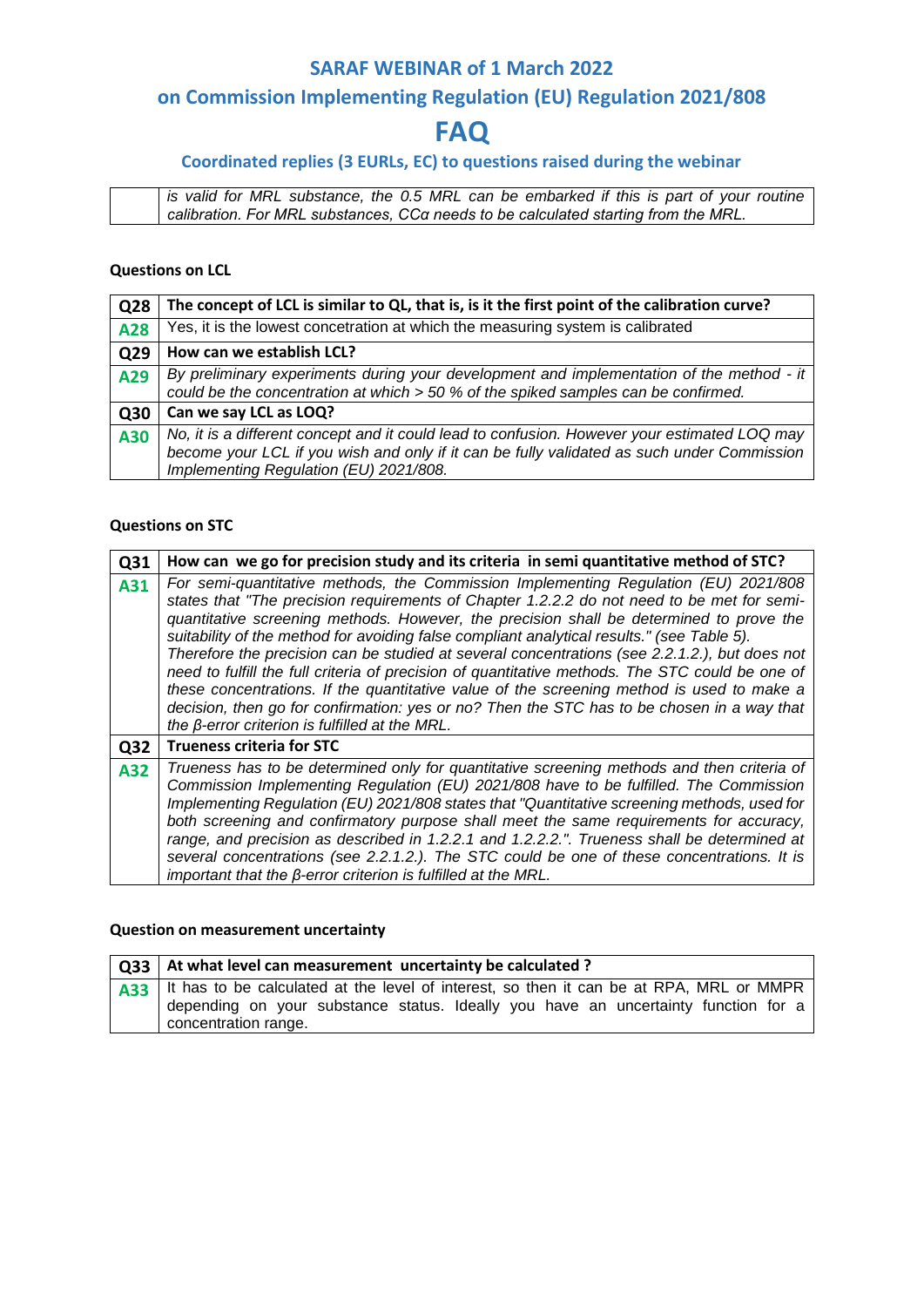## **on Commission Implementing Regulation (EU) Regulation 2021/808**

# **FAQ**

### **Coordinated replies (3 EURLs, EC) to questions raised during the webinar**

#### **Question on CCb calculation and application**

| O34 | Is it necessary to perform $CCB$ for quantitative routine vet residue method analysis in a                                                                                                                                                                                                                                                                                                                                                          |
|-----|-----------------------------------------------------------------------------------------------------------------------------------------------------------------------------------------------------------------------------------------------------------------------------------------------------------------------------------------------------------------------------------------------------------------------------------------------------|
|     | multi-residue method?                                                                                                                                                                                                                                                                                                                                                                                                                               |
| A34 | If the quantitative routine method is used as a screening method, it is necessary to evaluate<br>its $CC\beta$ for the screening step. The $CC\beta$ is the key parameter for the suitability of a screening<br>method, i.e. the data have to be available for all analytes. There might be examples in which<br>the CC $\beta$ is set e.g. at general concentration level, e.g 0.5 MRL (but again: this has to be proven<br>with validation data). |

#### **Questions on CCa calculation and application**

| Q35 | Can Method 3 (i.e LCL) be used for estimating $CCA$ for compounds having RPA or applicable                                                               |
|-----|----------------------------------------------------------------------------------------------------------------------------------------------------------|
|     | only for unauthorized compound having no RPA                                                                                                             |
| A35 | Yes, as long as LCL is below or very close to RPA. CCa needs to be below or equal to RPA.                                                                |
| Q36 | If applying standard additions to suspect non-compliant samples, how can $CC\alpha$ be applied                                                           |
|     | with the new approach? as the matrix effect has been included in $CC\alpha$ calculation (using                                                           |
|     | 21 different negatives), whereas the use of standard addition is specifically matrix                                                                     |
|     | matching for the sample itself.                                                                                                                          |
| A36 | Only of interest for MRL substances - and in that case, there are probably few cases, in which                                                           |
|     | this might give a different decision; if the standard addition is applied, the concentration range                                                       |
|     | after standard addition should be within the validated concentration range (or close to it), then<br>the CCa of the validation might be used reasonably. |
|     | For authorised substances in matrix/species combinations for which no MRL has been set                                                                   |
| Q37 |                                                                                                                                                          |
|     | must two CCα be determined (0.1 x Cascade MRL and LCL) and should these levels in turn                                                                   |
|     | be used to generate WLr and WLR data?                                                                                                                    |
| A37 | Yes two CCa of confirmation can be determined for this kind of substances: the cascade MRL                                                               |
|     | one and the "non-cascade" MRL set at 0.1 $\times$ cascade MRL if analytically feasible (which would                                                      |
|     | be probably also the LCL).                                                                                                                               |

#### **Question on standard addition**

| Q38 | Where standard addition is used due to lack of an appropriate internal standard, are there<br>any guidelines on how this should be handled with respect to validation and $CC\alpha$<br>establishment?                                                                                                                                                                                                                                                                                                                                                                                                                                                 |
|-----|--------------------------------------------------------------------------------------------------------------------------------------------------------------------------------------------------------------------------------------------------------------------------------------------------------------------------------------------------------------------------------------------------------------------------------------------------------------------------------------------------------------------------------------------------------------------------------------------------------------------------------------------------------|
| A38 | No, not yet. Currently a working group is formed of NRLs and EURLS to discuss this - there<br>should be validation data for a reasonable concentration range around the level of interest -<br>and a CC $\alpha$ should be calculated. If the standard addition is applied at later occasions, the<br>concentration range after standard addition should be within the validated concentration range<br>(or close to it), then the CCa of the validation might be used reasonably. This technical issue<br>(still under review) will be explained in a future EURL Guidance to be attached to the<br>Commission Implementing Regulation (EU) 2021/808. |

#### **Questions on matrix effect determination**

|            | $\mid$ Q39 $\mid$ Relative matrix effect study can do at the initial stage of validation? |
|------------|-------------------------------------------------------------------------------------------|
| $A39$ Yes. |                                                                                           |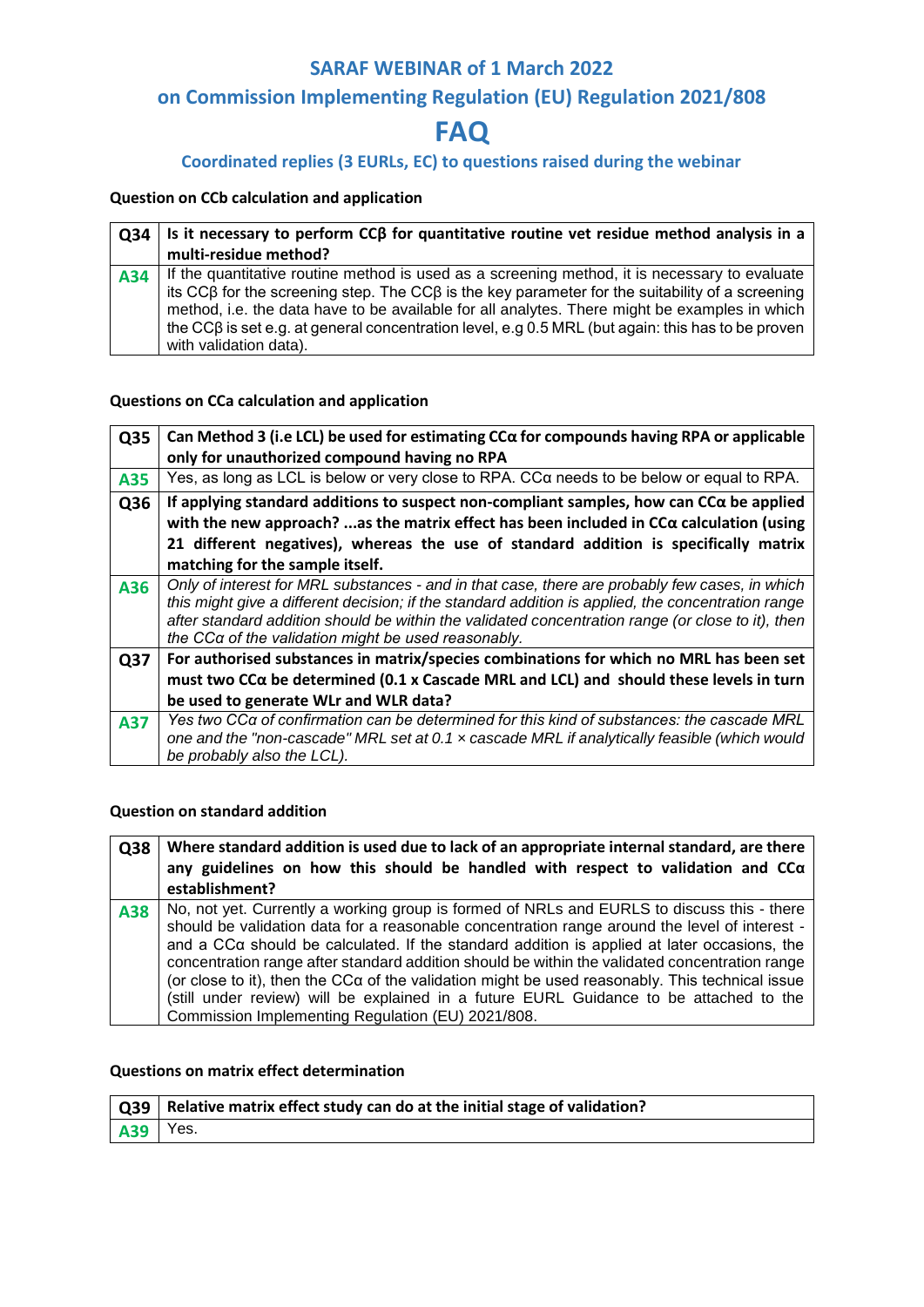# **on Commission Implementing Regulation (EU) Regulation 2021/808**

# **FAQ**

## **Coordinated replies (3 EURLs, EC) to questions raised during the webinar**

| Q40 | Just to clarify - do the relative matrix effects need to be checked regardless of whether                                                                                                                                                                               |
|-----|-------------------------------------------------------------------------------------------------------------------------------------------------------------------------------------------------------------------------------------------------------------------------|
|     | internal standard is used? The information/calculations in the regulation is a little                                                                                                                                                                                   |
|     | confusing.                                                                                                                                                                                                                                                              |
| A40 | The use of IS is very often in line with efforts in reducing the variations due to matrix effects.<br>Anyhow, the matrix effects always need to be checked and might be already automatically<br>taken into account by application of an appropriate validation scheme. |
| Q41 | Will it be acceptable to calculate Relative Matrix Effect using different approaches to that                                                                                                                                                                            |
|     | proposed in the Reg 2021/808?                                                                                                                                                                                                                                           |
| A41 | Yes, as long as they give comparable information and are trustworthy.                                                                                                                                                                                                   |

#### **Questions on stability**

| Q42 | Are there any studies on the stability of B1 antibiotics (both in solution and in matrices)                                                                                                                                                                                                                                                                                                                                                                                                                                                                                     |
|-----|---------------------------------------------------------------------------------------------------------------------------------------------------------------------------------------------------------------------------------------------------------------------------------------------------------------------------------------------------------------------------------------------------------------------------------------------------------------------------------------------------------------------------------------------------------------------------------|
|     | that comply with 2021/808? If there are, I would be grateful if someone could send it to                                                                                                                                                                                                                                                                                                                                                                                                                                                                                        |
|     | me.                                                                                                                                                                                                                                                                                                                                                                                                                                                                                                                                                                             |
| A42 | Food Addit Contam Part A Chem Anal Control Expo Risk Assess. 2011 Dec;28(12):1657-66<br>Berendsen et all. Determination of the stability of antibiotics in matrix and reference solutions<br>using a straightforward procedure applying mass spectrometric detection; JAOAC<br>International, 96, 2, 2013, 1-10, GAUGAIN M., CHOTARD M.P., VERDON E. Stability study<br>for 53 antibiotics in solution and in fortified biological matrices by LC-MS/MS. Some<br>information is available at the common 3 EURL websites as well (http://eurl-<br>veterinaryresidues.anses.fr/). |
| Q43 | Are there any studies on the stability of B1 antibiotics (both in solution and in matrices)                                                                                                                                                                                                                                                                                                                                                                                                                                                                                     |
|     | that comply with 2021/808? We need it for the re-validation of both our B1 screening and                                                                                                                                                                                                                                                                                                                                                                                                                                                                                        |
|     | confirmatory methods.                                                                                                                                                                                                                                                                                                                                                                                                                                                                                                                                                           |
|     |                                                                                                                                                                                                                                                                                                                                                                                                                                                                                                                                                                                 |

#### **Question on precision determination**

| <b>Q44</b> | As per the validation precision study must be carried out in Semi quantitative                    |
|------------|---------------------------------------------------------------------------------------------------|
| A44        | For semi-quantitative methods, the Commission Implementing Regulation (EU) 2021/808               |
|            | states that "The precision requirements of Chapter 1.2.2.2 do not need to be met for semi-        |
|            | quantitative screening methods. However, the precision shall be determined to prove the           |
|            | suitability of the method for avoiding false compliant analytical results." (see Table 5). (The   |
|            | use of mass spectrometry is not mandatory.) Therefore the precision can be studied at several     |
|            | concentrations (see 2.2.1.2.), but does not need to fulfil the full criteria of precision of      |
|            | quantitative methods. The STC could be one of these concentrations. If the quantitative value     |
|            | of the screening method is used to make a decision, then you go for confirmation: yes or no?      |
|            | Then the STC has to be chosen in a way that the $\beta$ -error criterion is fulfilled at the MRL. |